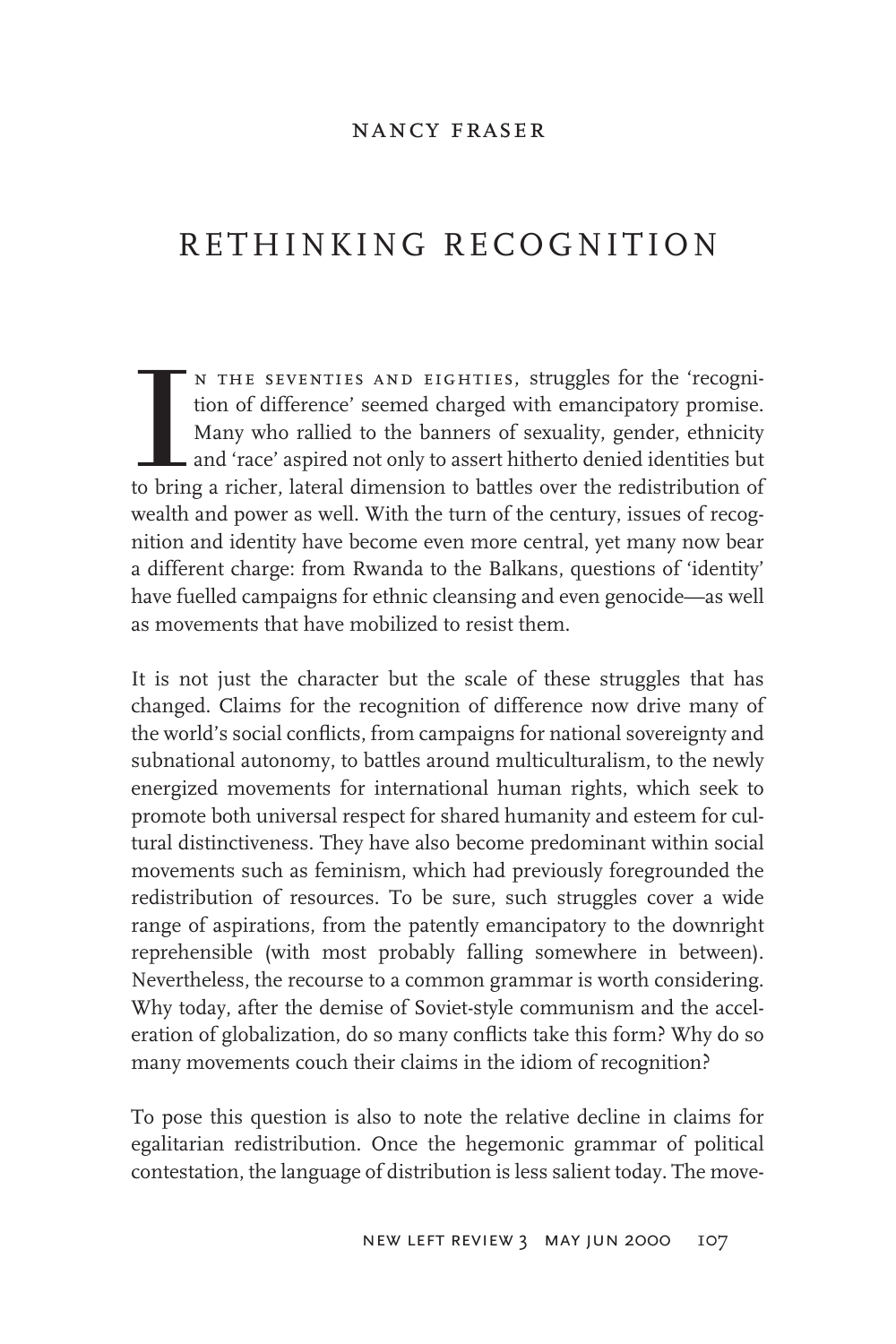ments that not long ago boldly demanded an equitable share of resources and wealth have not, to be sure, wholly disappeared. But thanks to the sustained neoliberal rhetorical assault on egalitarianism, to the absence of any credible model of 'feasible socialism' and to widespread doubts about the viability of state-Keynesian social democracy in the face of globalization, their role has been greatly reduced.

We are facing, then, a new constellation in the grammar of political claims-making—and one that is disturbing on two counts. First, this move from redistribution to recognition is occurring despite—or because of—an acceleration of economic globalization, at a time when an aggressively expanding capitalism is radically exacerbating economic inequality. In this context, questions of recognition are serving less to supplement, complicate and enrich redistributive struggles than to marginalize, eclipse and displace them. I shall call this *the problem of displacement*. Second, today's recognition struggles are occurring at a moment of hugely increasing transcultural interaction and communication, when accelerated migration and global media flows are hybridizing and pluralizing cultural forms. Yet the routes such struggles take often serve not to promote respectful interaction within increasingly multicultural contexts, but to drastically simplify and reify group identities. They tend, rather, to encourage separatism, intolerance and chauvinism, patriarchalism and authoritarianism. I shall call this *the problem of reifi cation*.

Both problems—displacement and reification—are extremely serious: insofar as the politics of recognition displaces the politics of redistribution, it may actually promote economic inequality; insofar as it reifies group identities, it risks sanctioning violations of human rights and freezing the very antagonisms it purports to mediate. No wonder, then, that many have simply washed their hands of 'identity politics'—or proposed jettisoning cultural struggles altogether. For some, this may mean reprioritizing class over gender, sexuality, 'race' and ethnicity. For others, it means resurrecting economism. For others still, it may mean rejecting all 'minoritarian' claims out of hand and insisting upon assimilation to majority norms—in the name of secularism, universalism or republicanism.

Such reactions are understandable: they are also deeply misguided. Not all forms of recognition politics are equally pernicious: some represent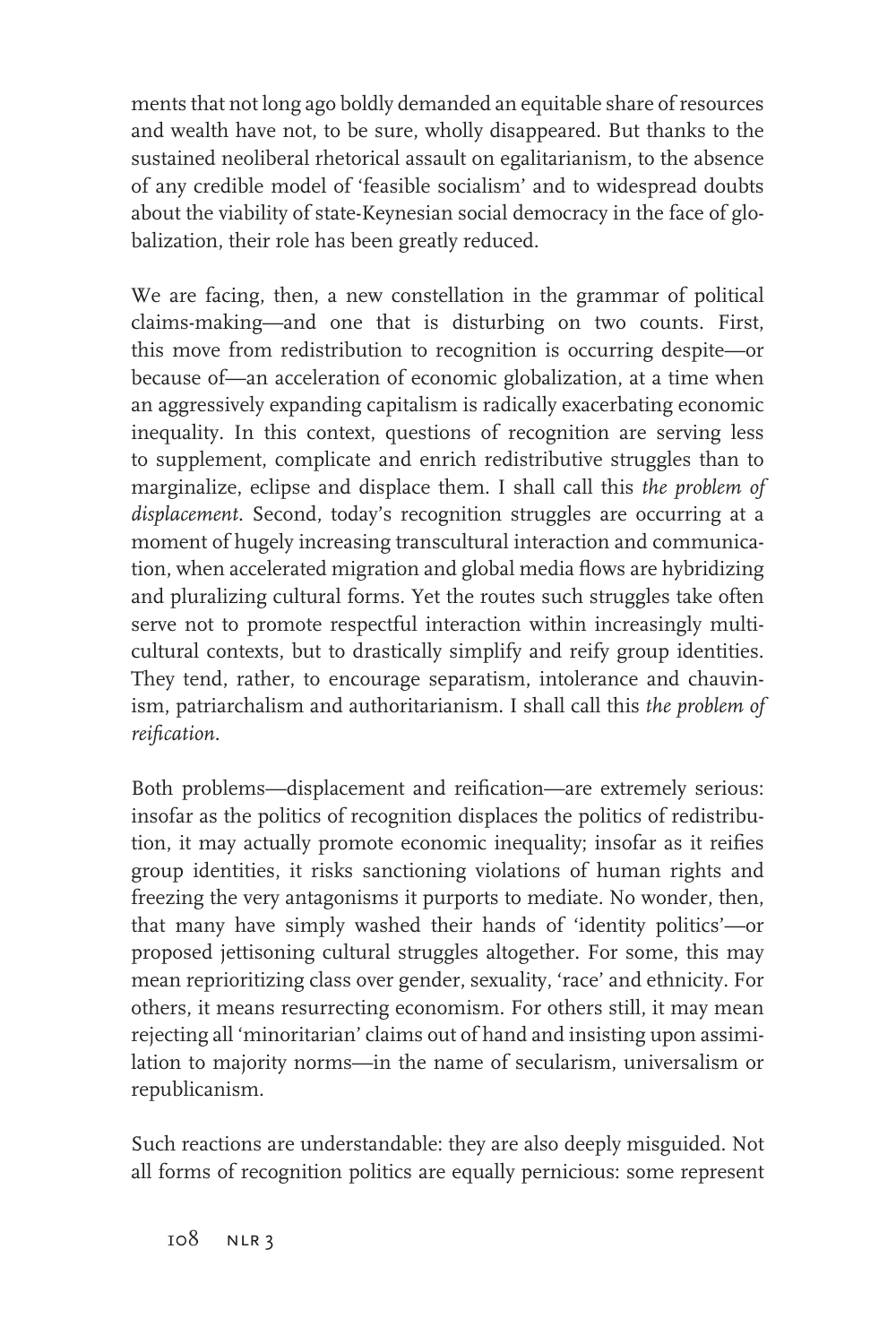genuinely emancipatory responses to serious injustices that cannot be remedied by redistribution alone. Culture, moreover, is a legitimate, even necessary, terrain of struggle, a site of injustice in its own right and deeply imbricated with economic inequality. Properly conceived, struggles for recognition can aid the redistribution of power and wealth and can promote interaction and cooperation across gulfs of difference.

Everything depends on how recognition is approached. I want to argue here that we need a way of rethinking the politics of recognition in a way that can help to solve, or at least mitigate, the problems of displacement and reification. This means conceptualizing struggles for recognition so that they can be integrated with struggles for redistribution, rather than displacing and undermining them. It also means developing an account of recognition that can accommodate the full complexity of social identities, instead of one that promotes reification and separatism. Here, I propose such a rethinking of recognition.

### *The identity model*

The usual approach to the politics of recognition—what I shall call the 'identity model'—starts from the Hegelian idea that identity is constructed dialogically, through a process of mutual recognition. According to Hegel, recognition designates an ideal reciprocal relation between subjects, in which each sees the other both as its equal and also as separate from it. This relation is constitutive for subjectivity: one becomes an individual subject only by virtue of recognizing, and being recognized by, another subject. Recognition from others is thus essential to the development of a sense of self. To be denied recognition—or to be 'misrecognized'—is to suffer both a distortion of one's relation to one's self and an injury to one's identity.

Proponents of the identity model transpose the Hegelian recognition schema onto the cultural and political terrain. They contend that to belong to a group that is devalued by the dominant culture is to be misrecognized, to suffer a distortion in one's relation to one's self. As a result of repeated encounters with the stigmatizing gaze of a culturally dominant other, the members of disesteemed groups internalize negative self-images and are prevented from developing a healthy cultural identity of their own. In this perspective, the politics of recognition aims to repair internal self-dislocation by contesting the dominant culture's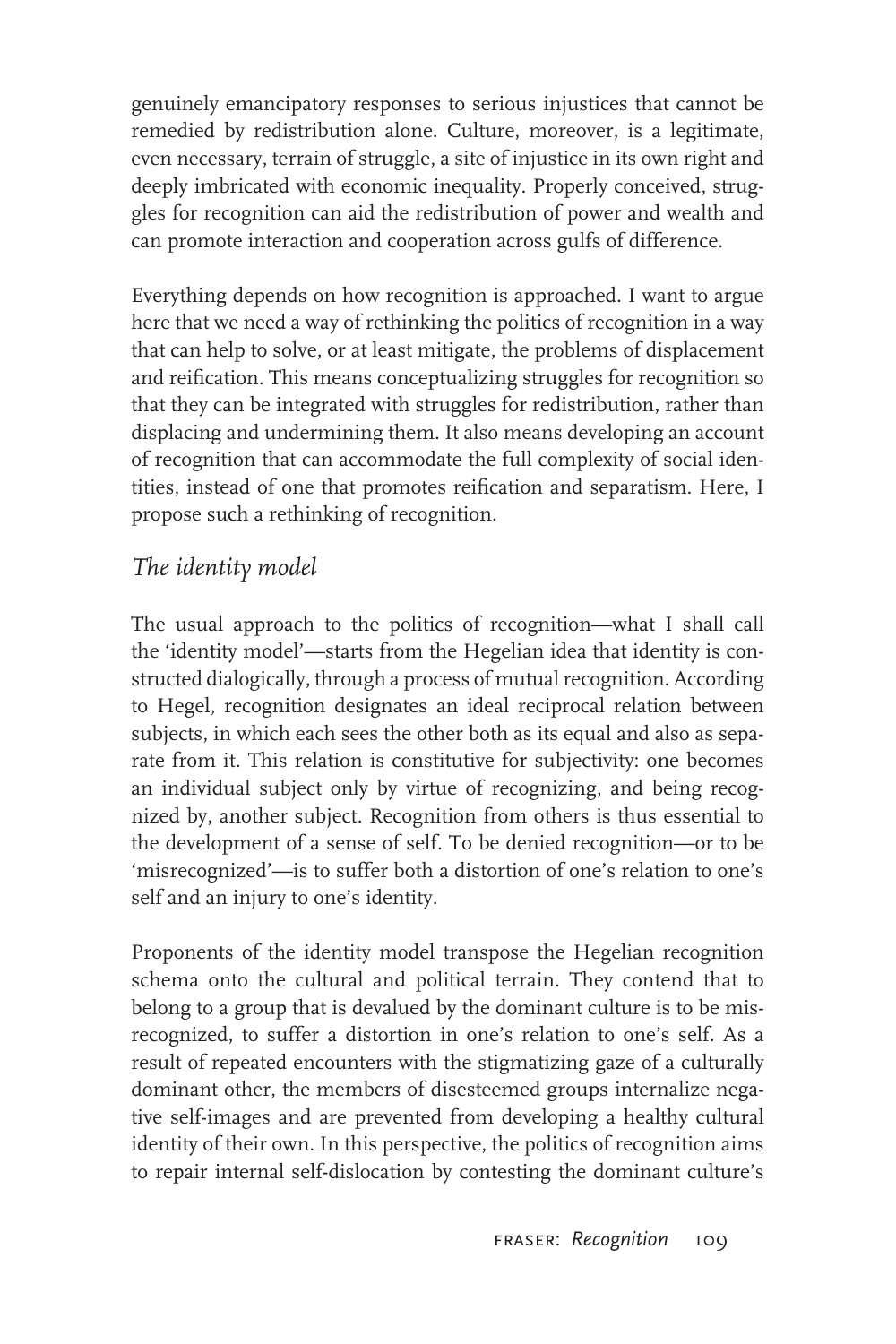demeaning picture of the group. It proposes that members of misrecognized groups reject such images in favour of new self-representations of their own making, jettisoning internalized, negative identities and joining collectively to produce a self-affirming culture of their own—which, publicly asserted, will gain the respect and esteem of society at large. The result, when successful, is 'recognition': an undistorted relation to oneself.

Without doubt, this identity model contains some genuine insights into the psychological effects of racism, sexism, colonization and cultural imperialism. Yet it is theoretically and politically problematic. By equating the politics of recognition with identity politics, it encourages both the reification of group identities and the displacement of redistribution.

## *Displacing redistribution*

Let us consider first the ways in which identity politics tend to displace struggles for redistribution. Largely silent on the subject of economic inequality, the identity model treats misrecognition as a free-standing cultural harm: many of its proponents simply ignore distributive injustice altogether and focus exclusively on efforts to change culture; others, in contrast, appreciate the seriousness of maldistribution and genuinely wish to redress it. Yet both currents end by displacing redistributive claims.

The first current casts misrecognition as a problem of cultural depreciation. The roots of injustice are located in demeaning representations, but these are not seen as socially grounded. For this current, the nub of the problem is free-floating discourses, not *institutionalized* significations and norms. Hypostatizing culture, they both abstract misrecognition from its institutional matrix and obscure its entwinement with distributive injustice. They may miss, for example, the links (institutionalized in labour markets) between androcentric norms that devalue activities coded as 'feminine', on the one hand, and the low wages of female workers on the other. Likewise, they overlook the links institutionalized within social-welfare systems between heterosexist norms which delegitimate homosexuality, on the one hand, and the denial of resources and benefits to gays and lesbians on the other. Obfuscating such connexions, they strip misrecognition of its social-structural underpinnings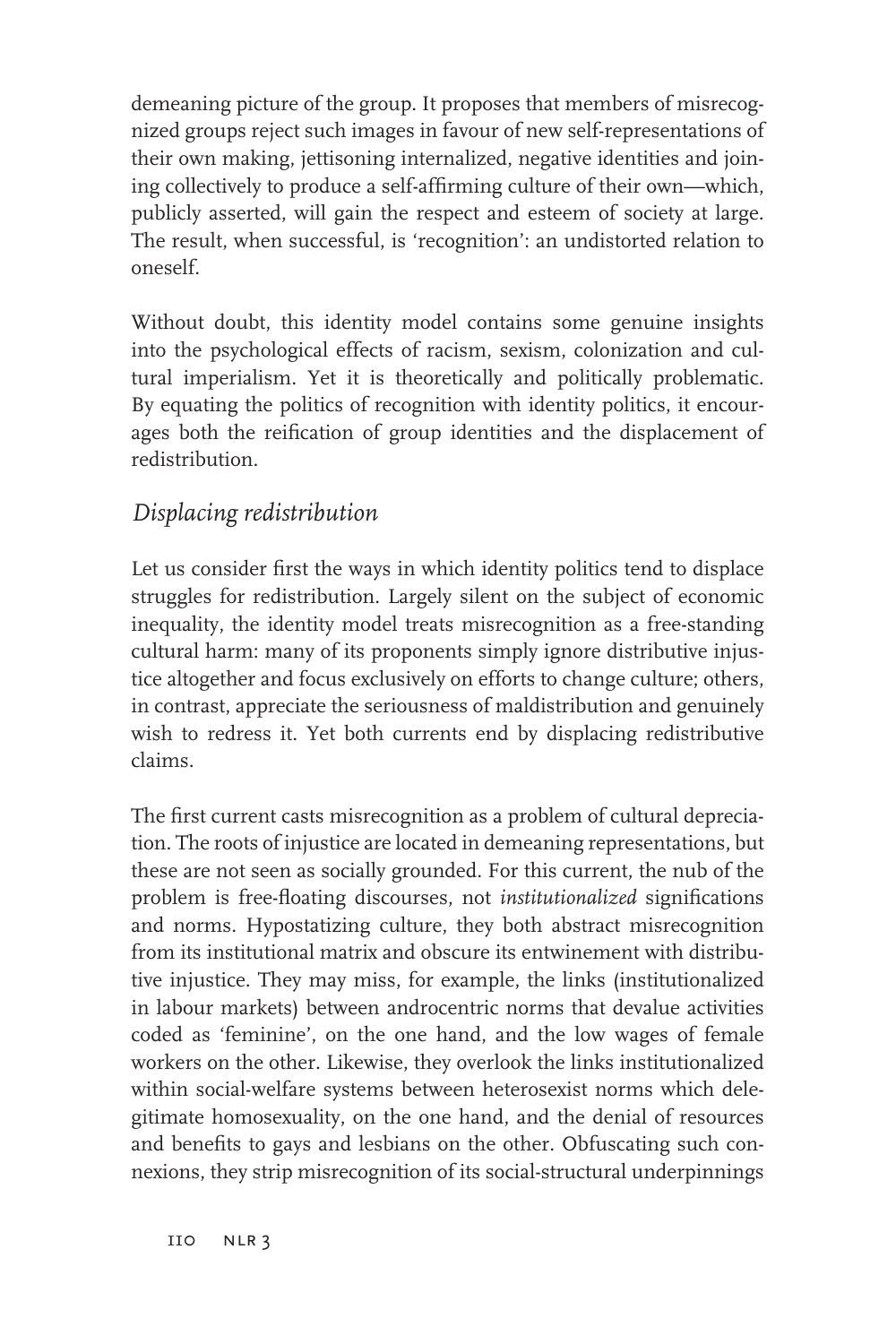and equate it with distorted identity. With the politics of recognition thus reduced to identity politics, the politics of redistribution is displaced.

A second current of identity politics does not simply ignore maldistribution in this way. It appreciates that cultural injustices are often linked to economic ones, but misunderstands the character of the links. Subscribing effectively to a 'culturalist' theory of contemporary society, proponents of this perspective suppose that maldistribution is merely a secondary effect of misrecognition. For them, economic inequalities are simple expressions of cultural hierarchies—thus, class oppression is a superstructural effect of the cultural devaluation of proletarian identity (or, as one says in the United States, of 'classism'). It follows from this view that all maldistribution can be remedied indirectly, by a politics of recognition: to revalue unjustly devalued identities is simultaneously to attack the deep sources of economic inequality; no explicit politics of redistribution is needed.

In this way, culturalist proponents of identity politics simply reverse the claims of an earlier form of vulgar Marxist economism: they allow the politics of recognition to displace the politics of redistribution, just as vulgar Marxism once allowed the politics of redistribution to displace the politics of recognition. In fact, vulgar culturalism is no more adequate for understanding contemporary society than vulgar economism was.

Granted, culturalism might make sense if one lived in a society in which there were no relatively autonomous markets, one in which cultural value patterns regulated not only the relations of recognition but those of distribution as well. In such a society, economic inequality and cultural hierarchy would be seamlessly fused; identity depreciation would translate perfectly and immediately into economic injustice, and misrecognition would directly entail maldistribution. Consequently, both forms of injustice could be remedied at a single stroke, and a politics of recognition that successfully redressed misrecognition would counter maldistribution as well. But the idea of a purely 'cultural' society with no economic relations—fascinating to generations of anthropologists—is far removed from the current reality, in which marketization has pervaded all societies to some degree, at least partially decoupling economic mechanisms of distribution from cultural patterns of value and prestige. Partially independent of such patterns, markets follow a logic of their own, neither wholly constrained by culture nor subordinated to it; as a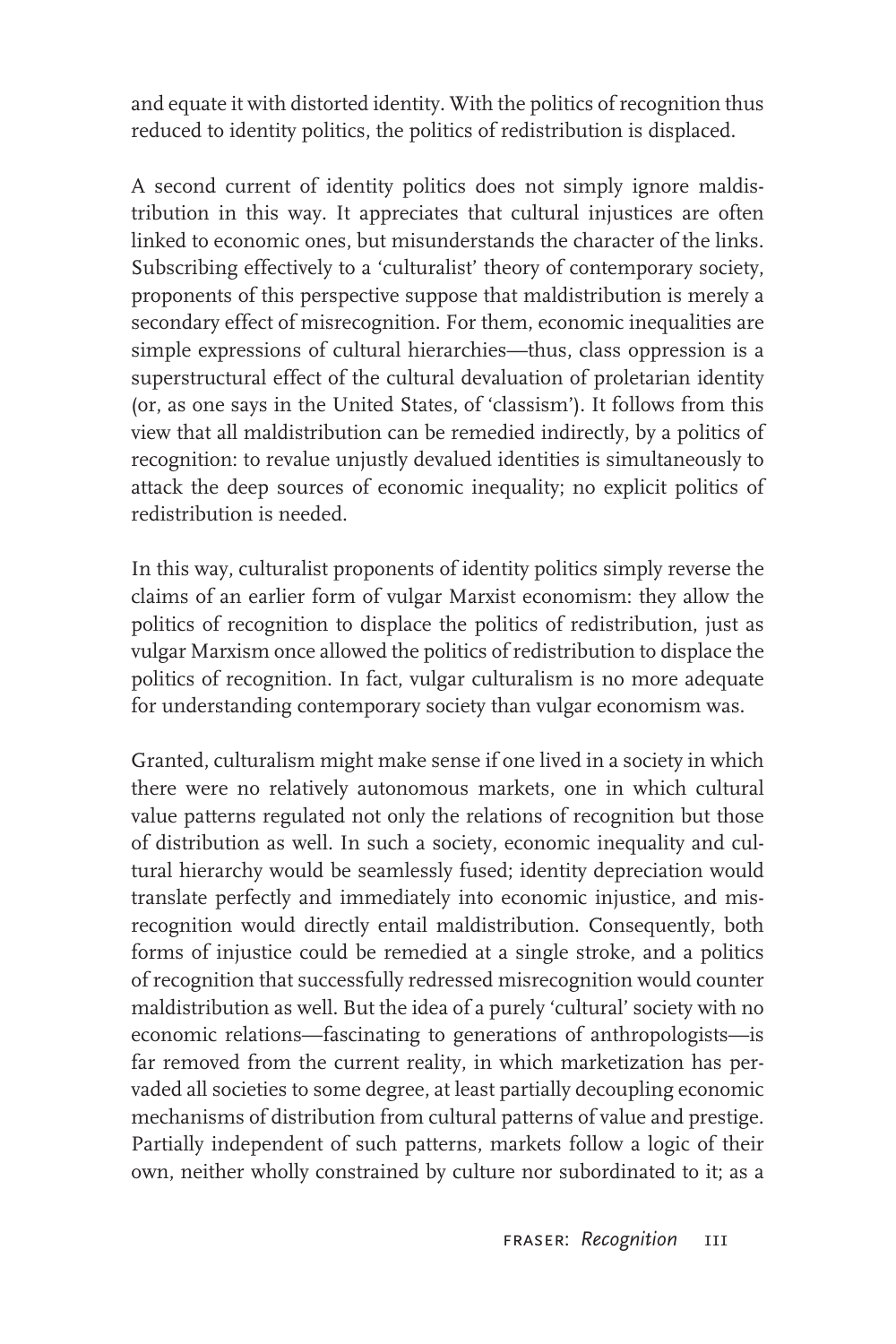result they generate economic inequalities that are not mere expressions of identity hierarchies. Under these conditions, the idea that one could remedy all maldistribution by means of a politics of recognition is deeply deluded: its net result can only be to displace struggles for economic justice.

# *Reifi cation of identity*

Displacement, however, is not the only problem: the identity politics model of recognition tends also to reify identity. Stressing the need to elaborate and display an authentic, self-affirming and self-generated collective identity, it puts moral pressure on individual members to conform to a given group culture. Cultural dissidence and experimentation are accordingly discouraged, when they are not simply equated with disloyalty. So, too, is cultural criticism, including efforts to explore intragroup divisions, such as those of gender, sexuality and class. Thus, far from welcoming scrutiny of, for example, the patriarchal strands within a subordinated culture, the tendency of the identity model is to brand such critique as 'inauthentic'. The overall effect is to impose a single, drastically simplified group-identity which denies the complexity of people's lives, the multiplicity of their identifications and the crosspulls of their various affiliations. Ironically, then, the identity model serves as a vehicle for misrecognition: in reifying group identity, it ends by obscuring the politics of cultural identification, the struggles *within* the group for the authority—and the power—to represent it. By shielding such struggles from view, this approach masks the power of dominant fractions and reinforces intragroup domination. The identity model thus lends itself all too easily to repressive forms of communitarianism, promoting conformism, intolerance and patriarchalism.

Paradoxically, moreover, the identity model tends to deny its own Hegelian premisses. Having begun by assuming that identity is dialogical, constructed via interaction with another subject, it ends by valorizing monologism—supposing that misrecognized people can and should construct their identity on their own. It supposes, further, that a group has the right to be understood solely in its own terms—that no one is ever justified in viewing another subject from an external perspective or in dissenting from another's self-interpretation. But again, this runs counter to the dialogical view, making cultural identity an autogenerated auto-description, which one presents to others as an obiter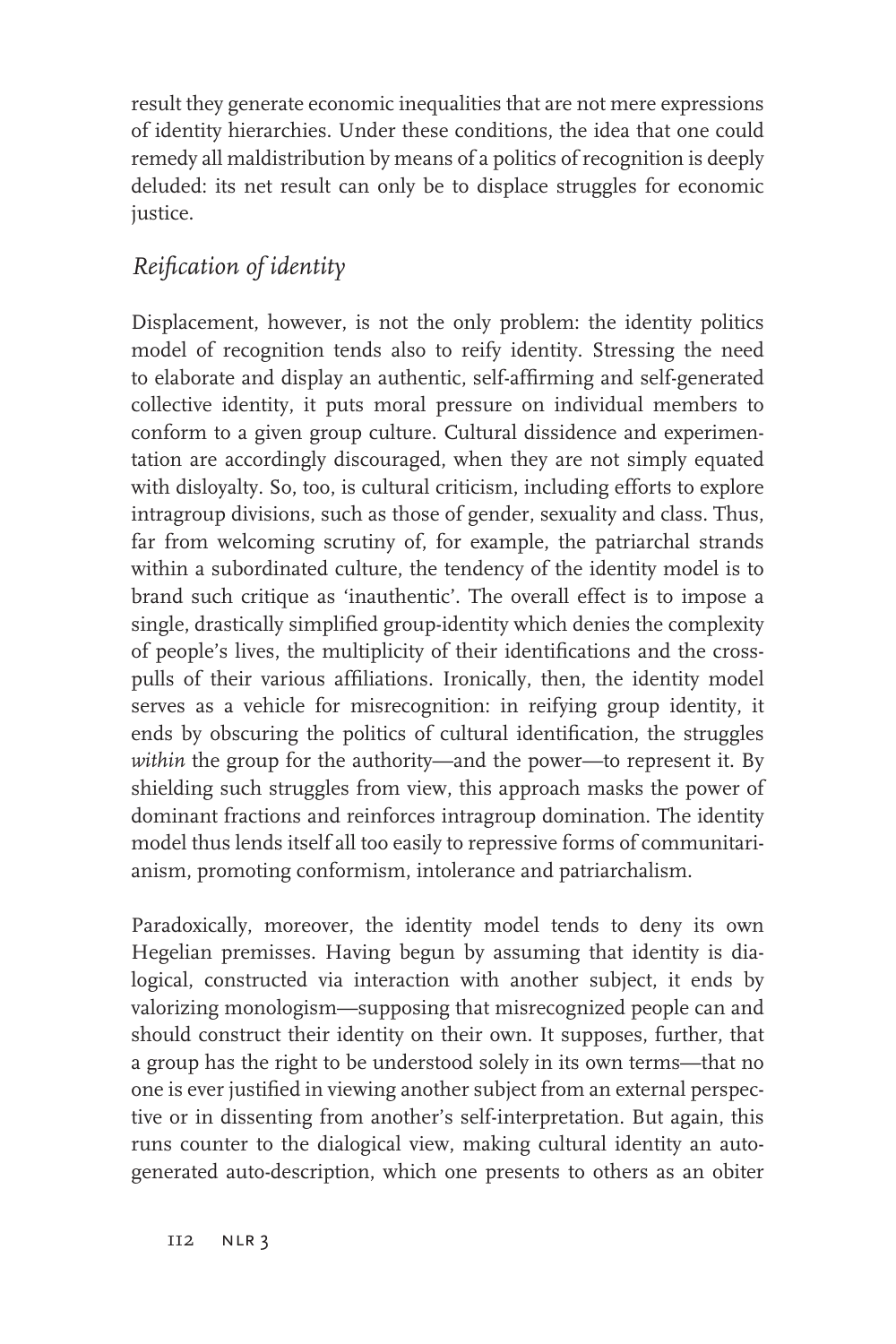dictum. Seeking to exempt 'authentic' collective self-representations from all possible challenges in the public sphere, this sort of identity politics scarcely fosters social interaction across differences: on the contrary, it encourages separatism and group enclaves.

The identity model of recognition, then, is deeply flawed. Both theoretically deficient and politically problematic, it equates the politics of recognition with identity politics and, in doing so, encourages both the reification of group identities and the displacement of the politics of redistribution.

#### *Misrecognition as status subordination*

I shall consequently propose an alternative approach: that of treating recognition as a question of social status. From this perspective, what requires recognition is not group-specific identity but the status of individual group members as full partners in social interaction. Misrecognition, accordingly, does not mean the depreciation and deformation of group identity, but social subordination—in the sense of being prevented from participating as a peer in social life. To redress this injustice still requires a politics of recognition, but in the 'status model' this is no longer reduced to a question of identity: rather, it means a politics aimed at overcoming subordination by establishing the misrecognized party as a full member of society, capable of participating on a par with the rest.

Let me explain. To view recognition as a matter of status means examining institutionalized patterns of cultural value for their effects on the relative standing of social actors. If and when such patterns constitute actors as peers, capable of participating on a par with one another in social life, then we can speak of reciprocal recognition and status equality. When, in contrast, they constitute some actors as inferior, excluded, wholly other, or simply invisible—in other words, as less than full partners in social interaction—then we can speak of misrecognition and status subordination. From this perspective, misrecognition is neither a psychic deformation nor a free-standing cultural harm but an institutionalized relation of social subordination. To be misrecognized, accordingly, is not simply to be thought ill of, looked down upon or devalued in others' attitudes, beliefs or representations. It is rather to be denied the status of a full partner in social interaction, as a consequence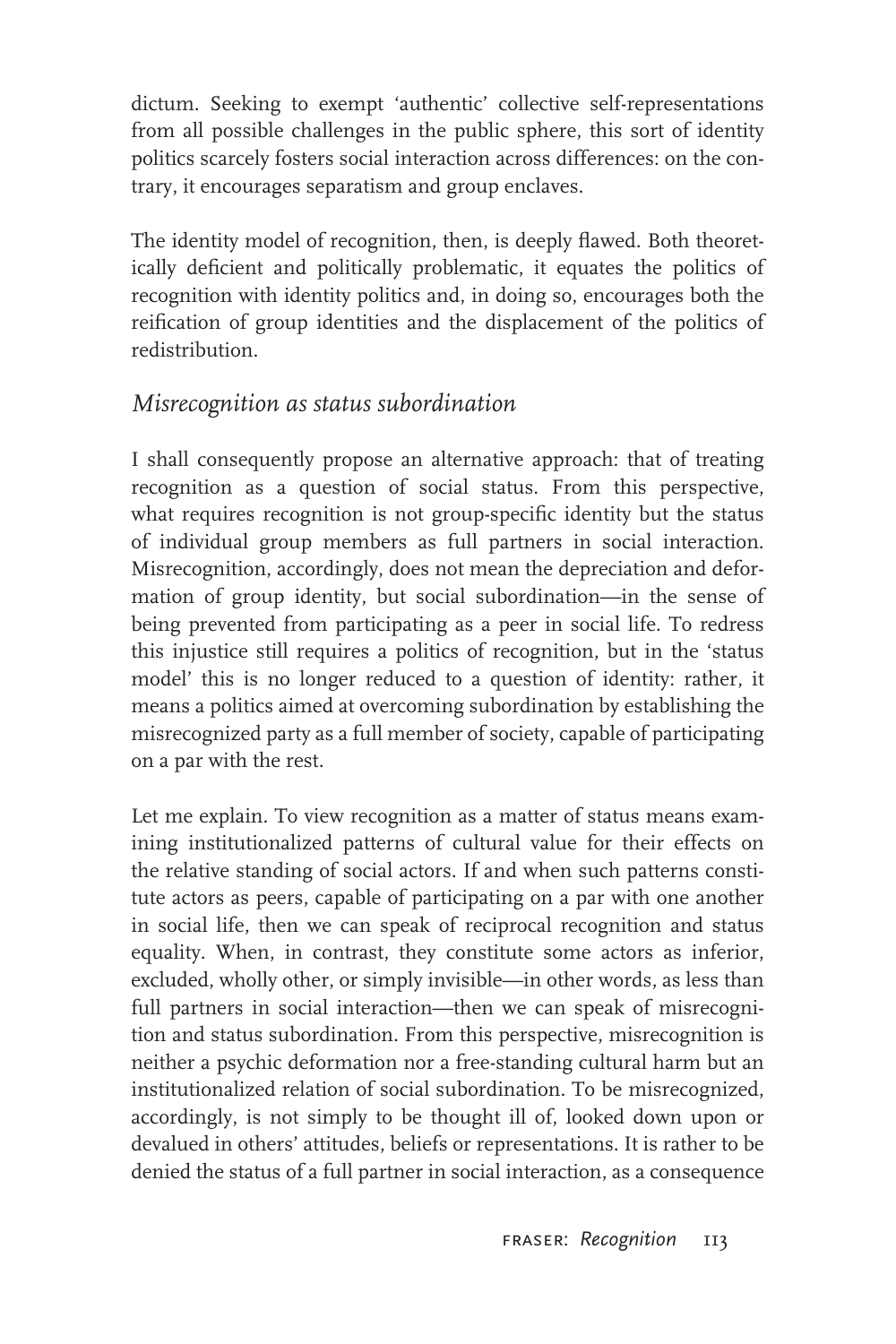of institutionalized patterns of cultural value that constitute one as comparatively unworthy of respect or esteem.

On the status model, moreover, misrecognition is not relayed through free-floating cultural representations or discourses. It is perpetrated, as we have seen, through institutionalized patterns—in other words, through the workings of social institutions that regulate interaction according to parity-impeding cultural norms. Examples might include marriage laws that exclude same-sex partnerships as illegitimate and perverse; social-welfare policies that stigmatize single mothers as sexually irresponsible scroungers; and policing practices, such as 'racial profiling', that associate racialized persons with criminality. In each of these cases, interaction is regulated by an institutionalized pattern of cultural value that constitutes some categories of social actors as normative and others as deficient or inferior: 'straight' is normal, 'gay' is perverse; 'male-headed households' are proper, 'female-headed households' are not; 'whites' are law-abiding, 'blacks' are dangerous. In each case, the result is to deny some members of society the status of full partners in interaction, capable of participating on a par with the rest.

As these examples suggest, misrecognition can assume a variety of forms. In today's complex, differentiated societies, parity-impeding values are institutionalized at a plurality of institutional sites, and in qualitatively different modes. In some cases, misrecognition is juridified, expressly codified in formal law; in other cases, it is institutionalized via government policies, administrative codes or professional practice. It can also be institutionalized informally—in associational patterns, longstanding customs or sedimented social practices of civil society. But whatever the differences in form, the core of the injustice remains the same: in each case, an institutionalized pattern of cultural value constitutes some social actors as less than full members of society and prevents them from participating as peers.

On the status model, then, misrecognition constitutes a form of institutionalized subordination, and thus a serious violation of justice. Wherever and however it occurs, a claim for recognition is in order. But note precisely what this means: aimed not at valorizing group identity but rather at overcoming subordination, in this approach claims for recognition seek to establish the subordinated party as a full partner in social life, able to interact with others as a peer. They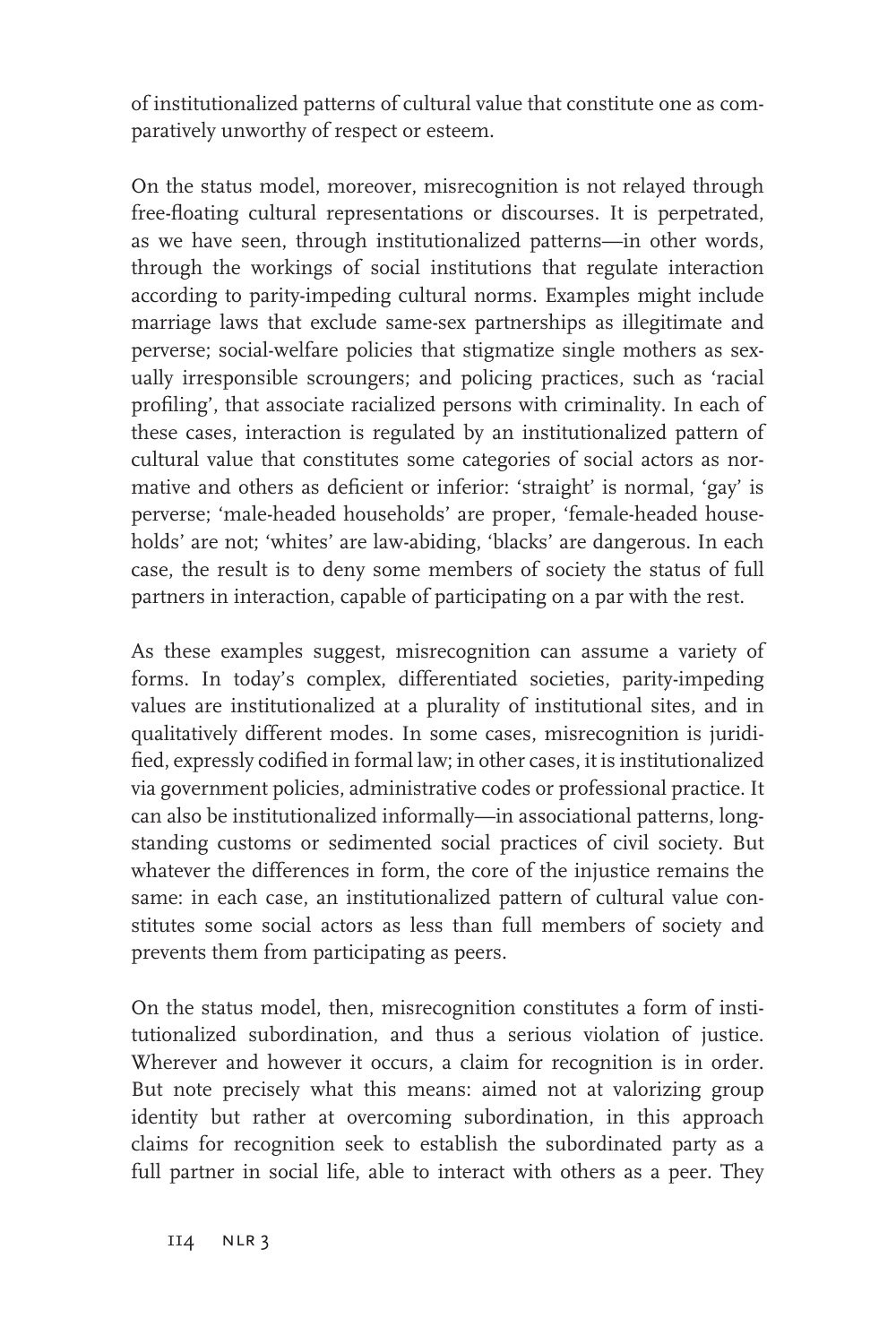aim, in other words, to de-institutionalize patterns of cultural value that impede parity of participation and to replace them with patterns that foster it. Redressing misrecognition now means changing social institutions—or, more specifically, changing the interaction-regulating values that impede parity of participation at all relevant institutional sites. Exactly how this should be done depends in each case on the mode in which misrecognition is institutionalized. Juridified forms require legal change, policy-entrenched forms require policy change, associational forms require associational change, and so on: the mode and agency of redress vary, as does the institutional site. But in every case, the goal is the same: redressing misrecognition means replacing institutionalized value patterns that impede parity of participation with ones that enable or foster it.

Consider again the case of marriage laws that deny participatory parity to gays and lesbians. As we saw, the root of the injustice is the institutionalization in law of a heterosexist pattern of cultural value that constitutes heterosexuals as normal and homosexuals as perverse. Redressing the injustice requires de-institutionalizing that value pattern and replacing it with an alternative that promotes parity. This, however, might be done in various ways: one way would be to grant the same recognition to gay and lesbian unions as heterosexual unions currently enjoy, by legalizing same-sex marriage; another would be to de-institutionalize heterosexual marriage, decoupling entitlements such as health insurance from marital status and assigning them on some other basis, such as citizenship. Although there may be good reasons for preferring one of these approaches to the other, in principle both of them would promote sexual parity and redress this instance of misrecognition.

In general, then, the status model is not committed *a priori* to any one type of remedy for misrecognition; rather, it allows for a range of possibilities, depending on what precisely the subordinated parties need in order to be able to participate as peers in social life. In some cases, they may need to be unburdened of excessive ascribed or constructed distinctiveness; in others, to have hitherto underacknowledged distinctiveness taken into account. In still other cases, they may need to shift the focus onto dominant or advantaged groups, outing the latter's distinctiveness, which has been falsely parading as universal; alternatively, they may need to deconstruct the very terms in which attributed differences are currently elaborated. In every case, the status model tailors the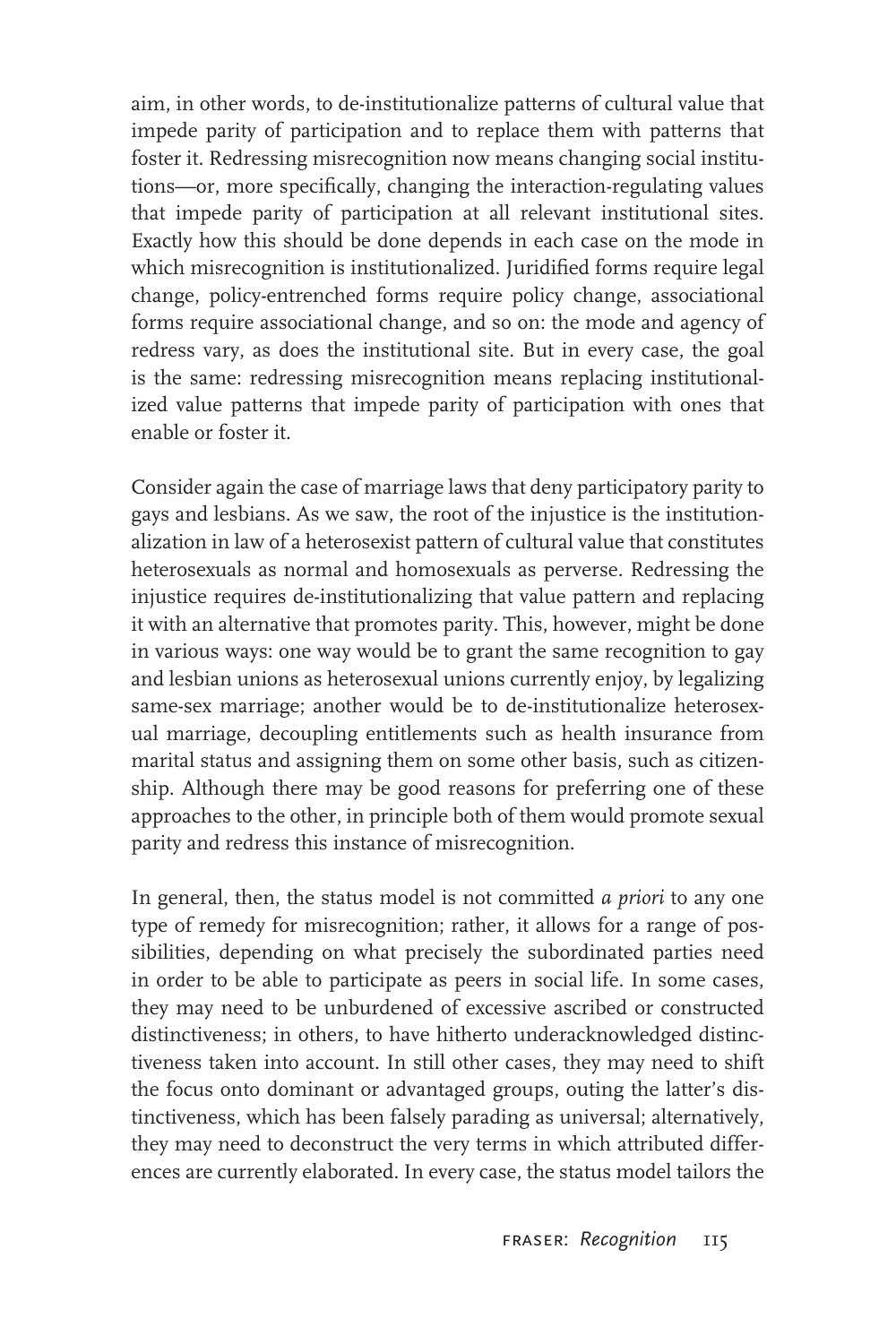remedy to the concrete arrangements that impede parity. Thus, unlike the identity model, it does not accord an *a priori* privilege to approaches that valorize group specificity. Rather, it allows in principle for what we might call universalist recognition, and deconstructive recognition, as well as for the affirmative recognition of difference. The crucial point, once again, is that on the status model the politics of recognition does not stop at identity but seeks institutional remedies for institutionalized harms. Focused on culture in its socially grounded (as opposed to freefloating) forms, *this* politics seeks to overcome status subordination by changing the values that regulate interaction, entrenching new value patterns that will promote parity of participation in social life.

#### *Addressing maldistribution*

There is a further important difference between the status and identity models. For the status model, institutionalized patterns of cultural value are not the only obstacles to participatory parity. On the contrary, equal participation is also impeded when some actors lack the necessary resources to interact with others as peers. In such cases, maldistribution constitutes an impediment to parity of participation in social life, and thus a form of social subordination and injustice. Unlike the identity model, then, the status model understands social justice as encompassing two analytically distinct dimensions: a dimension of recognition, which concerns the effects of institutionalized meanings and norms on the relative standing of social actors; and a dimension of distribution, which involves the allocation of disposable resources to social actors.<sup>1</sup>

<sup>1</sup> Actually, I should say '*at least* two analytically distinct dimensions' in order to allow for the possibility of more. I have in mind specifically a possible third class of obstacles to participatory parity that could be called *political*, as opposed to economic or cultural. Such obstacles would include decision-making procedures that systematically marginalize some people even in the absence of maldistribution and misrecognition, for example, single-district winner-take-all electoral rules that deny voice to quasi-permanent minorities. (For an insightful account of this example, see Lani Guinier, *The Tyranny of the Majority*, New York 1994). The possibility of a third class of political obstacles to participatory parity brings out the extent of my debt to Max Weber, especially to his 'Class, Status, Party', in *From Max Weber: Essays in Sociology*, Hans H. Gerth and C. Wright Mills, eds, Oxford 1958. In the present essay, I align a version of Weber's distinction between class and status with the distinction between distribution and recognition. Yet Weber's own distinction was tripartite not bipartite: 'class, status, and party'. Thus, he effectively prepared a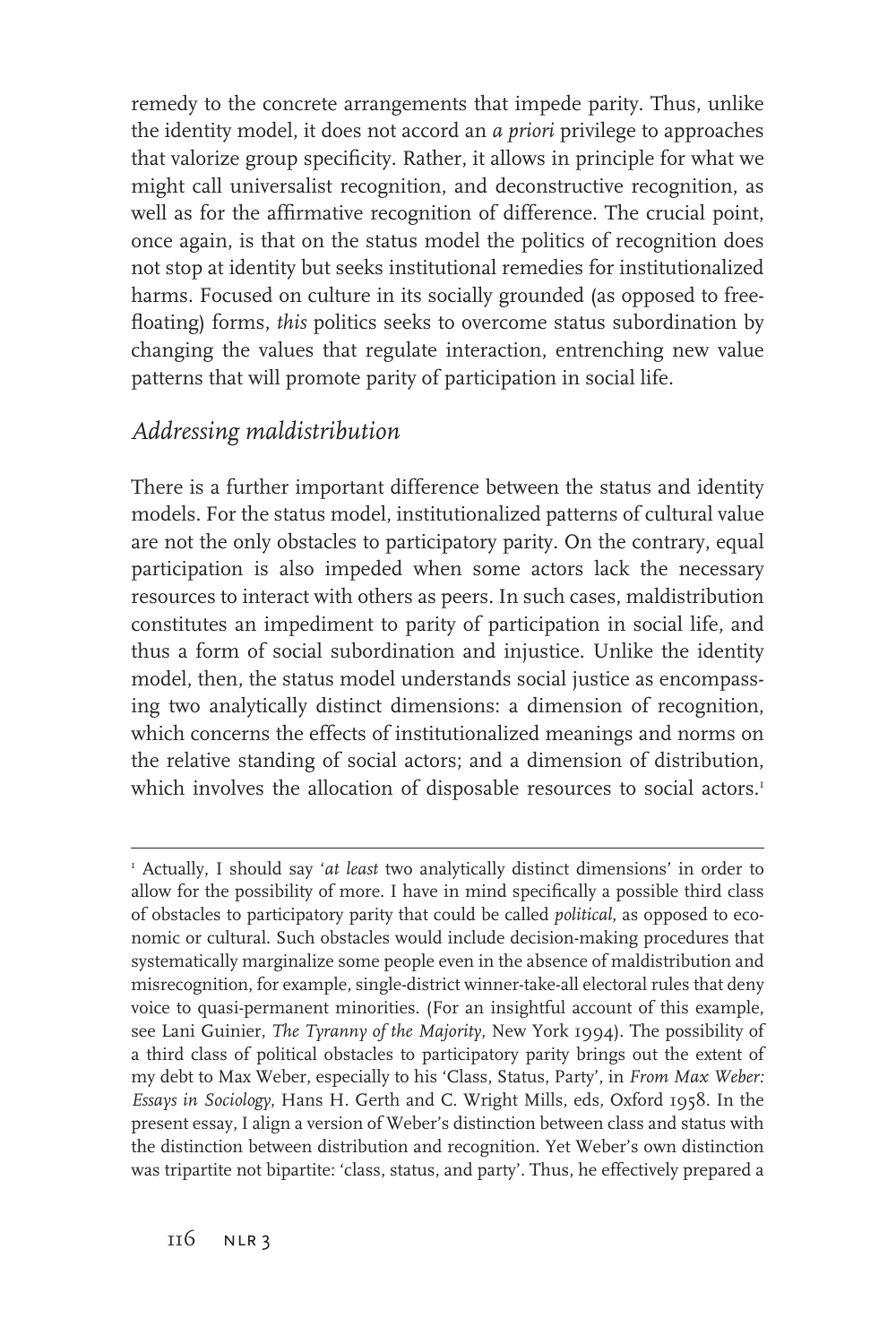Thus, each dimension is associated with an analytically distinct aspect of social order. The recognition dimension corresponds to the status order of society, hence to the constitution, by socially entrenched patterns of cultural value, of culturally defined categories of social actors-status groups—each distinguished by the relative honour, prestige and esteem it enjoys vis-à-vis the others. The distributive dimension, in contrast, corresponds to the economic structure of society, hence to the constitution, by property regimes and labour markets, of economically defined categories of actors, or classes, distinguished by their differential endowments of resources<sup>2</sup>

Each dimension, moreover, is associated with an analytically distinct form of injustice. For the recognition dimension, as we saw, the associated injustice is misrecognition. For the distributive dimension, in contrast, the corresponding injustice is maldistribution, in which economic structures, property regimes or labour markets deprive actors of the resources needed for full participation. Each dimension, finally, corresponds to an analytically distinct form of subordination: the recognition dimension corresponds, as we saw, to status subordination, rooted in institutionalized patterns of cultural value; the distributive dimension, in contrast, corresponds to economic subordination, rooted in structural features of the economic system.

In general, then, the status model situates the problem of recognition within a larger social frame. From this perspective, societies appear as

place for theorizing a third, political kind of obstacle to participatory parity, which might be called *political marginalization or exclusion*. I do not develop this possibility here, however, but confine myself to maldistribution and misrecognition, while leaving the analysis of political obstacles to participatory parity for another occasion.

<sup>2</sup> In this essay, I deliberately use a Weberian conception of class, not a Marxian one. Thus, I understand an actor's class position in terms of her or his relation to the market, not in terms of her or his relation to the means of production. This Weberian conception of class as an *economic* category suits my interest in distribution as a normative dimension of justice better than the Marxian conception of class as a *social* category. Nevertheless, I do not mean to reject the Marxian idea of the 'capitalist mode of production' as a social totality. On the contrary, I find that idea useful as an overarching frame within which one can situate Weberian understandings of both status and class. Thus, I reject the standard view of Marx and Weber as antithetical and irreconcilable thinkers. For the Weberian definition of class, see Max Weber, 'Class, Status, Party'.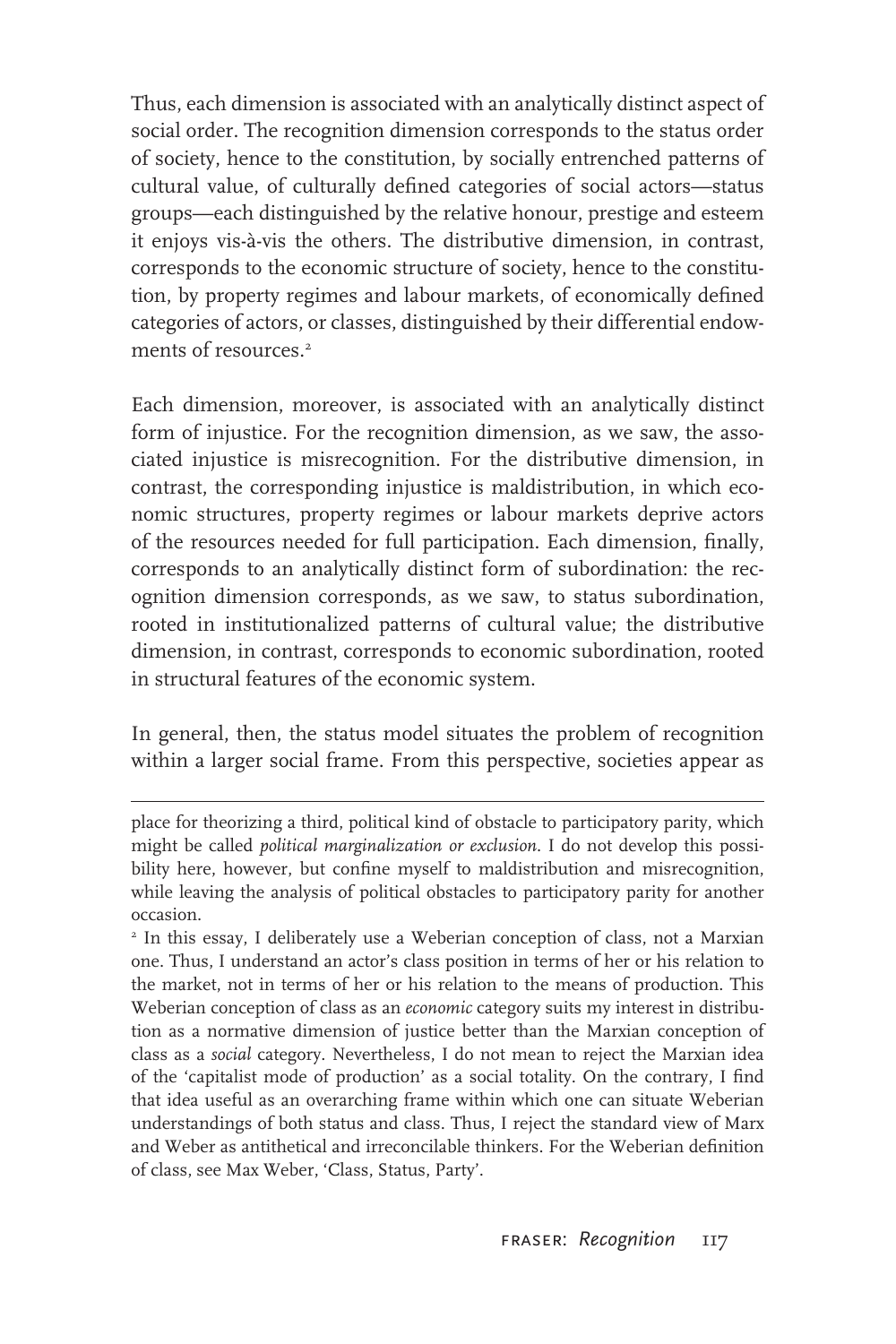complex fields that encompass not only cultural forms of social ordering but economic forms of ordering as well. In all societies, these two forms of ordering are interimbricated. Under capitalist conditions, however, neither is wholly reducible to the other. On the contrary, the economic dimension becomes relatively decoupled from the cultural dimension, as marketized arenas, in which strategic action predominates, are differentiated from non-marketized arenas, in which value-regulated interaction predominates. The result is a partial uncoupling of economic distribution from structures of prestige. In capitalist societies, therefore, cultural value patterns do not strictly dictate economic allocations (*contra* the culturalist theory of society), nor do economic class inequalities simply reflect status hierarchies; rather, maldistribution becomes partially uncoupled from misrecognition. For the status model, therefore, not all distributive injustice can be overcome by recognition alone. A politics of redistribution is also necessary.3

Nevertheless, distribution and recognition are not neatly separated from each other in capitalist societies. For the status model, the two dimensions are interimbricated and interact causally with each other. Economic issues such as income distribution have recognition subtexts: value patterns institutionalized in labour markets may privilege activities coded 'masculine', 'white' and so on over those coded 'feminine' and 'black'. Conversely, recognition issues—judgements of aesthetic value, for instance—have distributive subtexts: diminished access to economic resources may impede equal participation in the making of art.4 The result can be a vicious circle of subordination, as the status order and the economic structure interpenetrate and reinforce each other.

Unlike the identity model, then, the status model views misrecognition in the context of a broader understanding of contemporary society. From this perspective, status subordination cannot be understood in isolation

<sup>3</sup> For fuller discussions of the mutual irreducibility of maldistribution and misrecognition, class and status in contemporary capitalist societies, see Nancy Fraser, 'Heterosexism, Misrecognition, and Capitalism: A Response to Judith Butler', NLR 1/228, March–April 1998, pp. 140–9; and 'Social Justice in the Age of Identity Politics: Redistribution, Recognition and Participation', in *The Tanner Lectures on Human Values*, volume 19, ed. Grethe B. Peterson, Salt Lake City 1998, pp. 1–67. 4 For a comprehensive, if somewhat reductive, account of this issue, see Pierre Bourdieu, *Distinction: A Critique of Pure Taste*, tr. Richard Nice, Cambridge, MA 1984.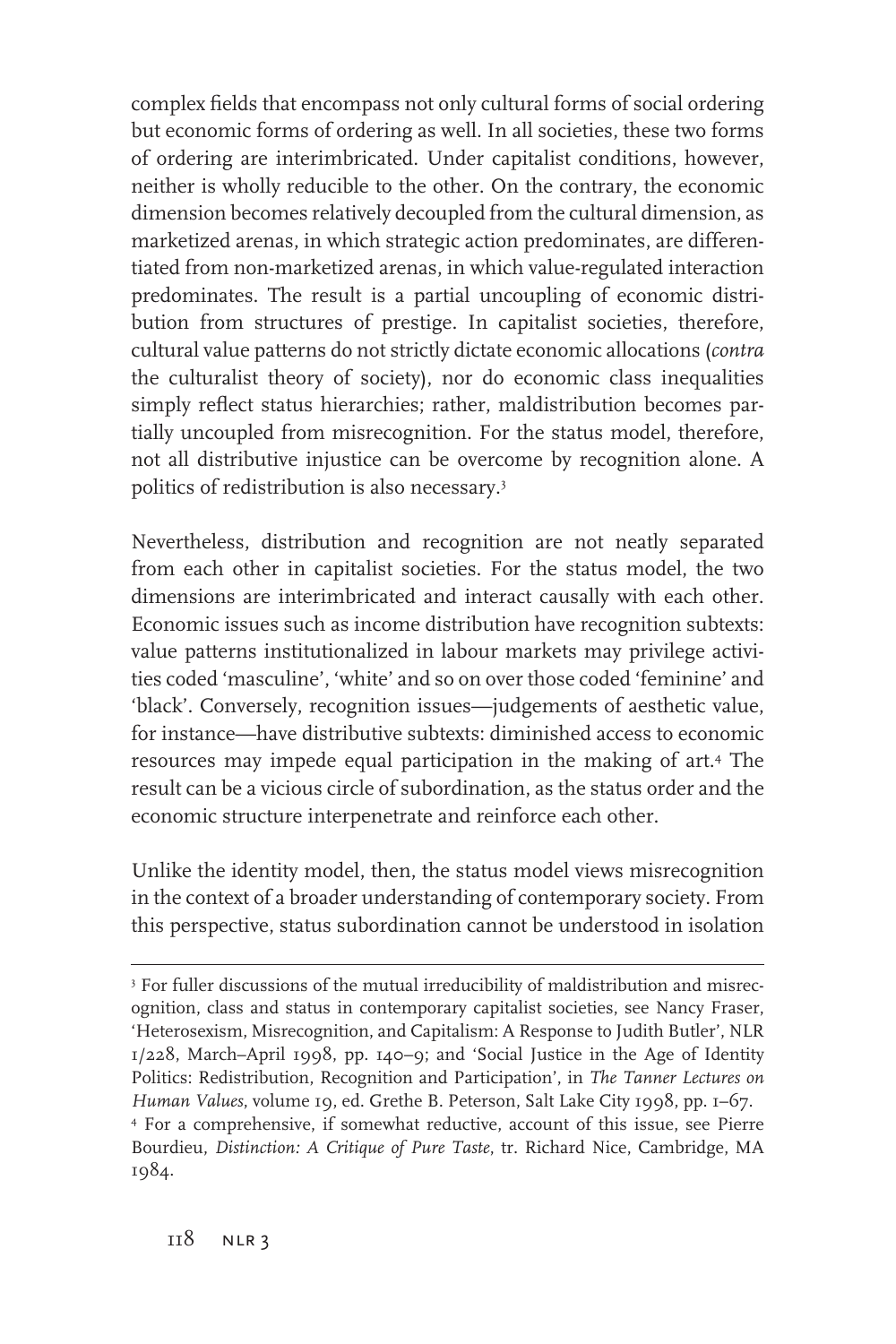from economic arrangements, nor recognition abstracted from distribution. On the contrary, only by considering both dimensions together can one determine what is impeding participatory parity in any particular instance; only by teasing out the complex imbrications of status with economic class can one determine how best to redress the injustice. The status model thus works against tendencies to displace struggles for redistribution. Rejecting the view that misrecognition is a free-standing cultural harm, it understands that status subordination is often linked to distributive injustice. Unlike the culturalist theory of society, however, it avoids short-circuiting the complexity of these links: appreciating that not all economic injustice can be overcome by recognition alone, it advocates an approach that expressly integrates claims for recognition with claims for redistribution, and thus mitigates the problem of displacement.

The status model also avoids reifying group identities: as we saw, what requires recognition in this account is not group-specific identity but the status of individuals as full partners in social interaction. This orientation offers several advantages. By focusing on the effects of institutionalized norms on capacities for interaction, the model avoids hypostatizing culture and substituting identity-engineering for social change. Likewise, by refusing to privilege remedies for misrecognition that valorize existing group identities, it avoids essentializing current configurations and foreclosing historical change. Finally, by establishing participatory parity as a normative standard, the status model submits claims for recognition to democratic processes of public justification, thus avoiding the authoritarian monologism of the politics of authenticity and valorizing transcultural interaction, as opposed to separatism and group enclaves. Far from encouraging repressive communitarianism, then, the status model militates against it.

To sum up: today's struggles for recognition often assume the guise of identity politics. Aimed at countering demeaning cultural representations of subordinated groups, they abstract misrecognition from its institutional matrix and sever its links with political economy and, insofar as they propound 'authentic' collective identities, serve less to foster interaction across differences than to enforce separatism, conformism and intolerance. The results tend to be doubly unfortunate: in many cases, struggles for recognition simultaneously displace struggles for economic justice and promote repressive forms of communitarianism.